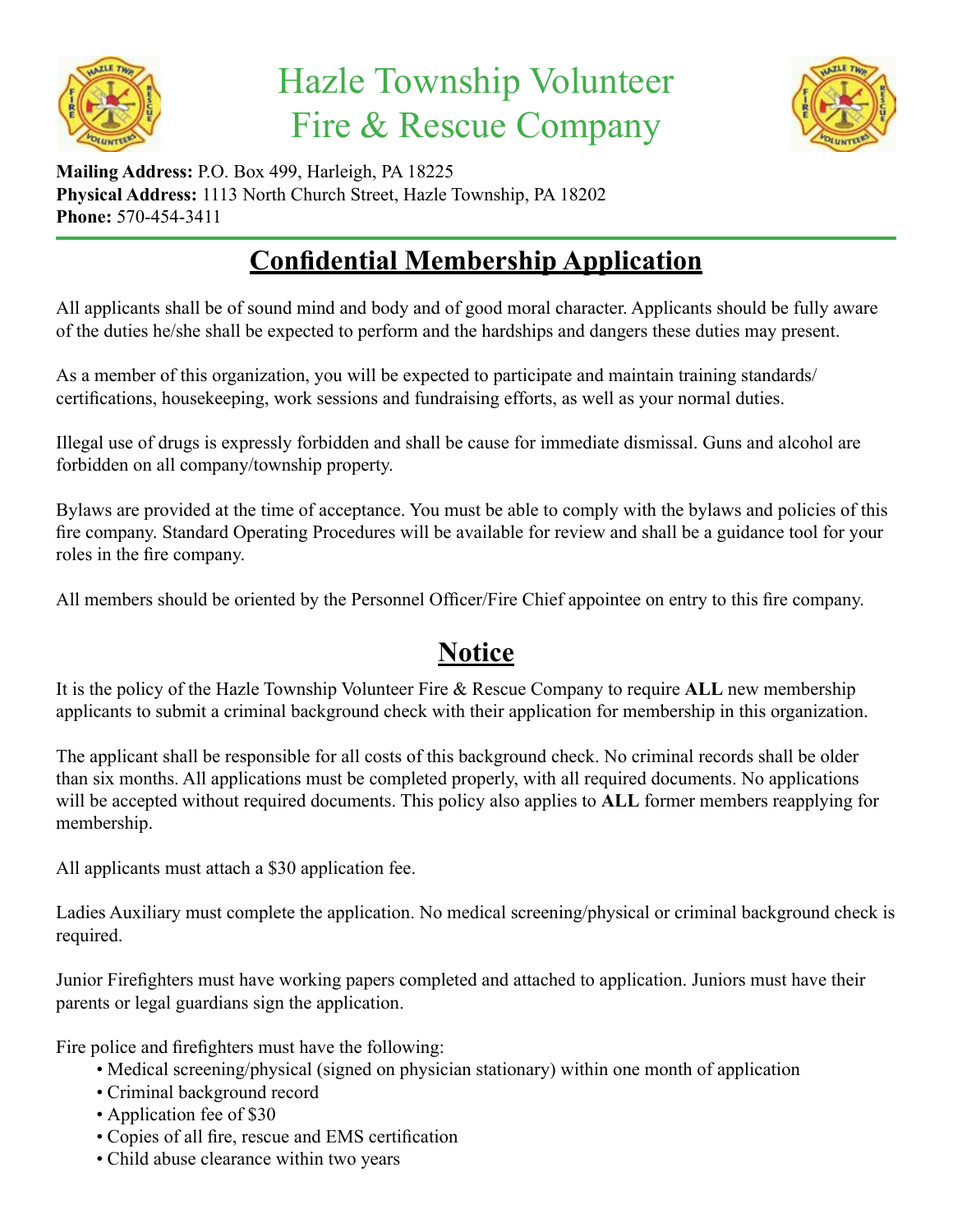All applications must be submitted to the Fire Chief for initial approval and review.

The Fire Chief will present the application to the Board of Directors for review and approval with recommendation(s) to the company body at their next regular monthly meeting.

The applicant must appear before the Board of Directors meeting, which is scheduled the last Sunday of each month at 10 a.m.

#### **Please see next page for application**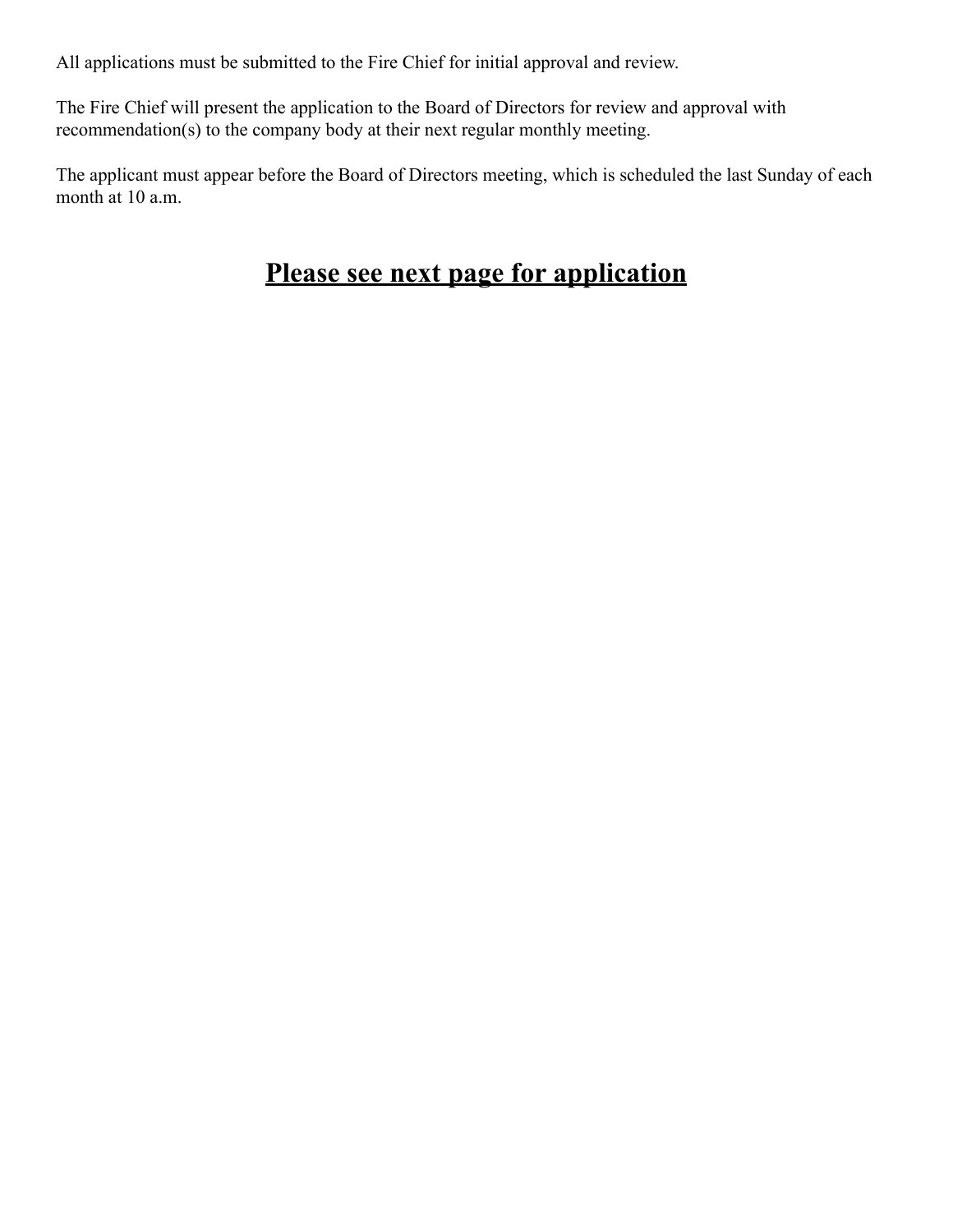## Hazle Township Fire & Rescue Co. Membership Application

| Membership Classification:                                                                                                                                                                                                          |                                                                                  |              |
|-------------------------------------------------------------------------------------------------------------------------------------------------------------------------------------------------------------------------------------|----------------------------------------------------------------------------------|--------------|
| Ladies Auxiliary                                                                                                                                                                                                                    | Junior Firefighter                                                               |              |
| Fire Police                                                                                                                                                                                                                         | Firefighter                                                                      |              |
|                                                                                                                                                                                                                                     |                                                                                  |              |
| Date of Birth:                                                                                                                                                                                                                      |                                                                                  |              |
| Current Address:                                                                                                                                                                                                                    |                                                                                  |              |
| City: <u>City:</u> City: City: City: City: City: City: City: City: City: City: City: City: City: City: City: City: City: City: City: City: City: City: City: City: City: City: City: City: City: City: City: City: City: City: City |                                                                                  |              |
| Home Phone $\#$ : Cell Phone $\#$                                                                                                                                                                                                   |                                                                                  |              |
| Email Address: Note and Address and Address and Address and Address and Address and Address and Address and Address and Address and Address and Address and Address and Address and Address and Address and Address and Addres      |                                                                                  |              |
|                                                                                                                                                                                                                                     |                                                                                  |              |
|                                                                                                                                                                                                                                     | Weight:                                                                          |              |
| Current Employer:                                                                                                                                                                                                                   |                                                                                  |              |
|                                                                                                                                                                                                                                     |                                                                                  |              |
| Years employed:                                                                                                                                                                                                                     | ,我们也不能在这里的时候,我们也不能在这里的时候,我们也不能在这里的时候,我们也不能会在这里的时候,我们也不能会在这里的时候,我们也不能会在这里的时候,我们也不 | Phone $\#$ : |
| Supervisors(s):                                                                                                                                                                                                                     |                                                                                  |              |
| Can we contact your present employer?                                                                                                                                                                                               |                                                                                  |              |
|                                                                                                                                                                                                                                     |                                                                                  |              |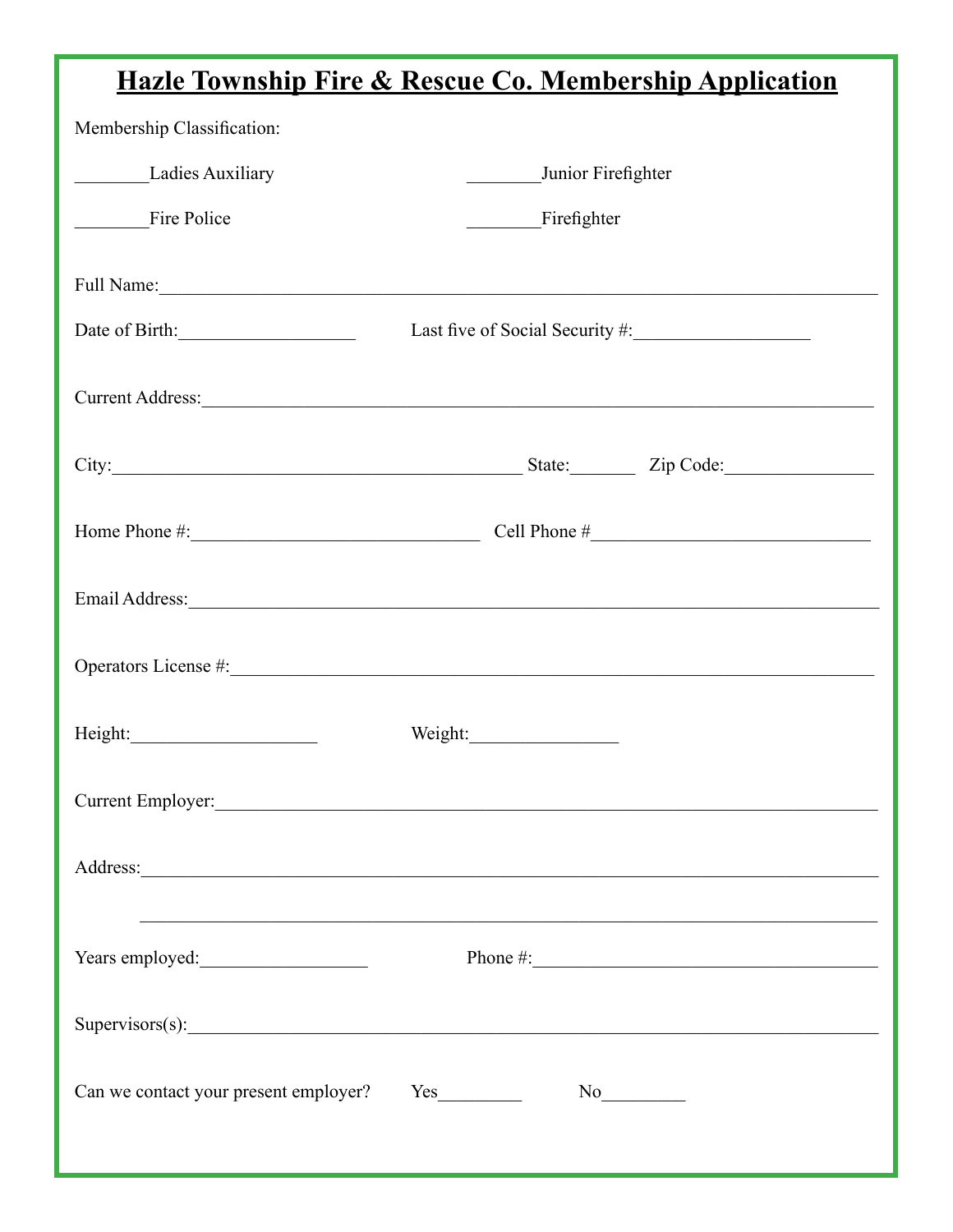| Do you now or have you ever belonged to any other fire or EMS organization?                                                        |
|------------------------------------------------------------------------------------------------------------------------------------|
|                                                                                                                                    |
|                                                                                                                                    |
|                                                                                                                                    |
|                                                                                                                                    |
|                                                                                                                                    |
| Why do you want to want to join our organization?                                                                                  |
|                                                                                                                                    |
| How can you make our organization better?<br><u>Letter</u> 2                                                                       |
|                                                                                                                                    |
| Do you have any physical injuries, disabilities or problems that would in any way affect your<br>performance in this fire company? |
|                                                                                                                                    |
|                                                                                                                                    |
|                                                                                                                                    |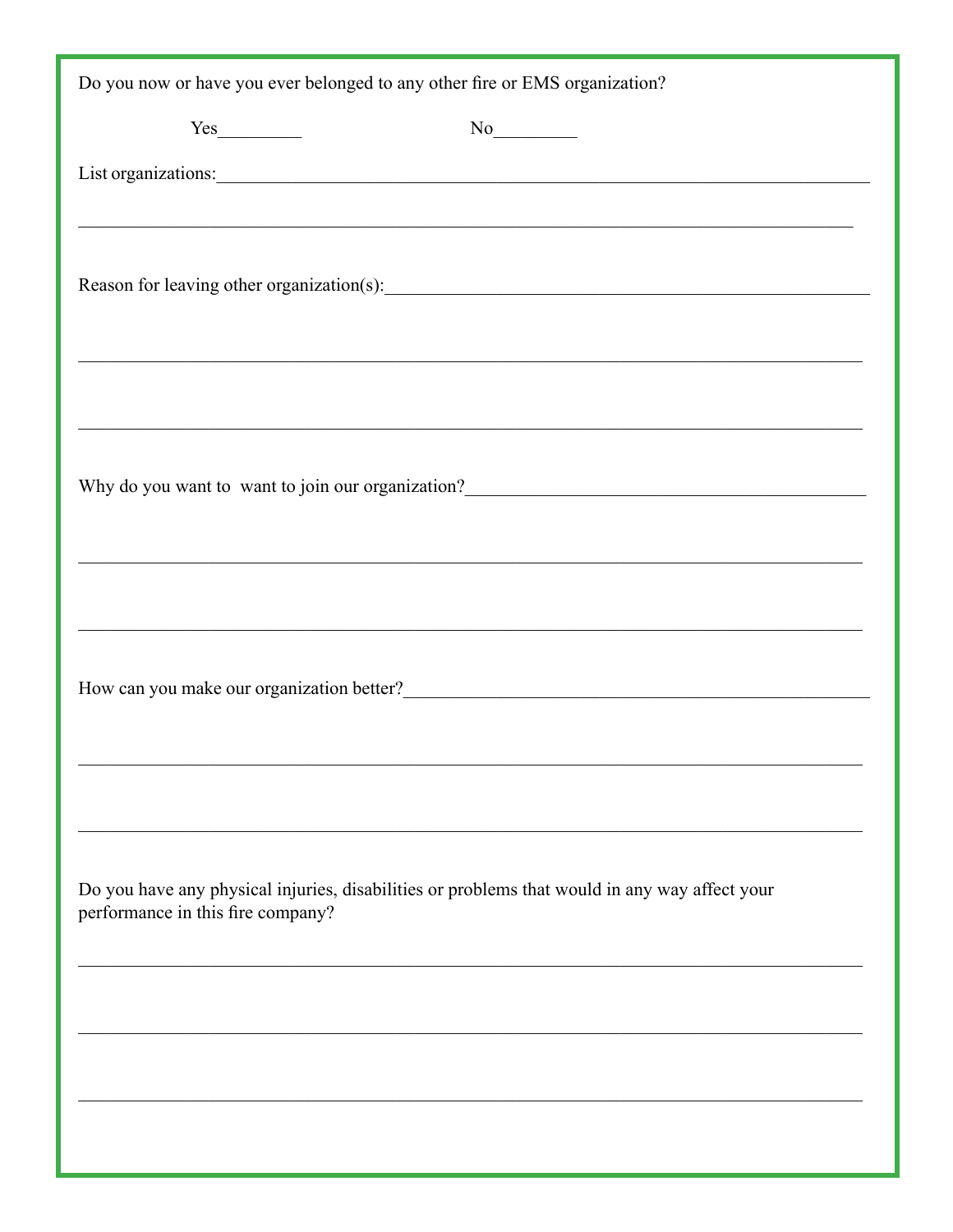| Is there anything listed on your criminal/traffic record?                                                                                                                                                                                                                    |  |  |  |
|------------------------------------------------------------------------------------------------------------------------------------------------------------------------------------------------------------------------------------------------------------------------------|--|--|--|
|                                                                                                                                                                                                                                                                              |  |  |  |
|                                                                                                                                                                                                                                                                              |  |  |  |
| Please name three (3) references not related to you for us to contact:                                                                                                                                                                                                       |  |  |  |
| 1. Name Phone $\#$ Phone $\#$                                                                                                                                                                                                                                                |  |  |  |
| 2. Name Phone $\#$                                                                                                                                                                                                                                                           |  |  |  |
| 3. Name Phone $\#$                                                                                                                                                                                                                                                           |  |  |  |
| Education (List location of graduation)<br>Grammar School et al. 2016. The contract of the contract of the contract of the contract of the contract of the contract of the contract of the contract of the contract of the contract of the contract of the contract of th    |  |  |  |
|                                                                                                                                                                                                                                                                              |  |  |  |
|                                                                                                                                                                                                                                                                              |  |  |  |
|                                                                                                                                                                                                                                                                              |  |  |  |
| <u>All fire, rescue or emergency medical service certificates must be attached.</u><br>I, the undersigned, affirm that all the above statement is true to the best of my knowledge. I also agree                                                                             |  |  |  |
| to abide by all company rules and regulations as put forth by the bylaws, policies and standard operating<br>procedures/guidelines of this company. I understand that I must submit this application with all required<br>documentation and it must be completed truthfully. |  |  |  |
|                                                                                                                                                                                                                                                                              |  |  |  |
| <b>Emergency Contact Information:</b>                                                                                                                                                                                                                                        |  |  |  |
| Name Phone $\#$                                                                                                                                                                                                                                                              |  |  |  |
| Name Phone $\#$                                                                                                                                                                                                                                                              |  |  |  |
| <b>Junior Applicants Only</b>                                                                                                                                                                                                                                                |  |  |  |
| Date:                                                                                                                                                                                                                                                                        |  |  |  |